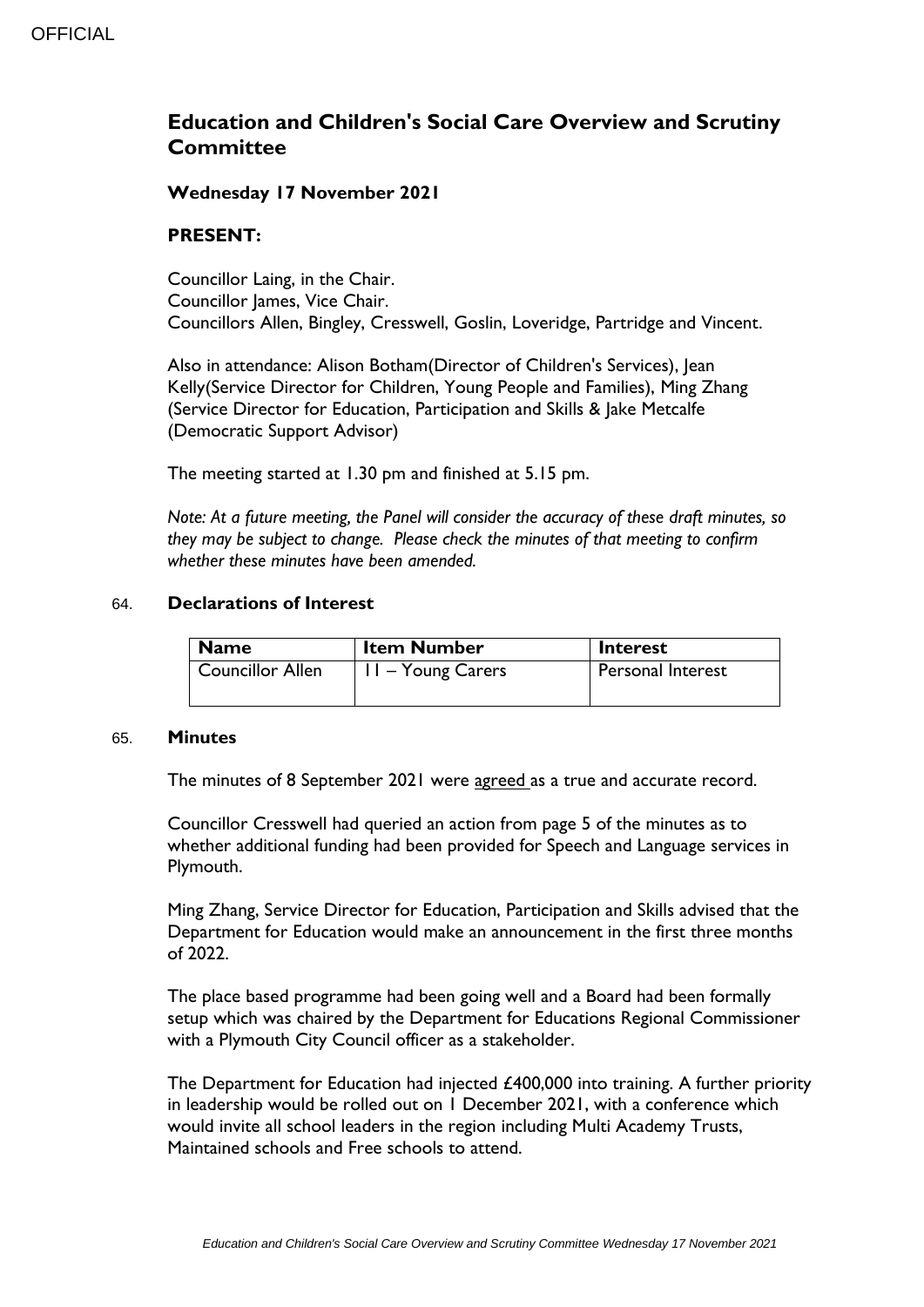An evidence based approach had been developed closely with the Department for Education which produced a management information KPI to gauge the internal place based programme that was being finalised, All schools in Plymouth had signed up to send information for analysis. A final data sharing protocol would be finalised.

### 66. **Chair's Urgent Business**

Councillor Jemima Laing advised the Committee that a response had been returned from the Department for Work and Pensions regarding the Kickstart programme. The letter thanked the Committee for supporting the scheme in Plymouth and further advised that an improved application and assessment process has been completed.

Further discussion would take place on 16 February 2022 to discuss the Kickstart programme to ascertain whether the improved application and assessment process had translated to more young people have the opportunity to take part in the programme,

### 67. **Policy Brief**

Caroline Marr, Senior Policy Advisor provided the Committee with updates on:

- a) Consultations had been announced and Plymouth City Council would be responding to the consultation by 24 January 2022 regarding children's homes.
- b) *£24 million for regional recovery in tackling harms for vulnerable children Jean* Kelly, Service Director for Children, Young People and Families had been chasing this but had not yet received a response.
- c) *£48 million investment for Adoption*  The South West Regional Adoption Agency would be accessing funding. Caroline Marr advised the Committee that all funding had been allocated. Jean Kelly further advised the committee a small amount of money had been allocated to each of the regional adoption agencies, the funding would be used to recruit and support adopters.
- d) 11 November 2021 A press release from OFSTED highlighted a lack of foster carers in the system and a continued lack of capacity in the foster care sector. This had led to vulnerable children missing out on the care and support they required. Nationally foster carer numbers had increased by 4% since 2014, however the number of children requiring foster care had increased by 11% in the same period. It was also highlighted that the range of foster carers available had not always been meeting the needs of the children due to their increasing complex needs.
- e) 15 November 2021 The Education Secretary gave an opening speech in the House of Commons for the second reading of the Post 16 and Education Bill, this had passed and was at the committee stage where a detailed examination of the Bill would be undertaken;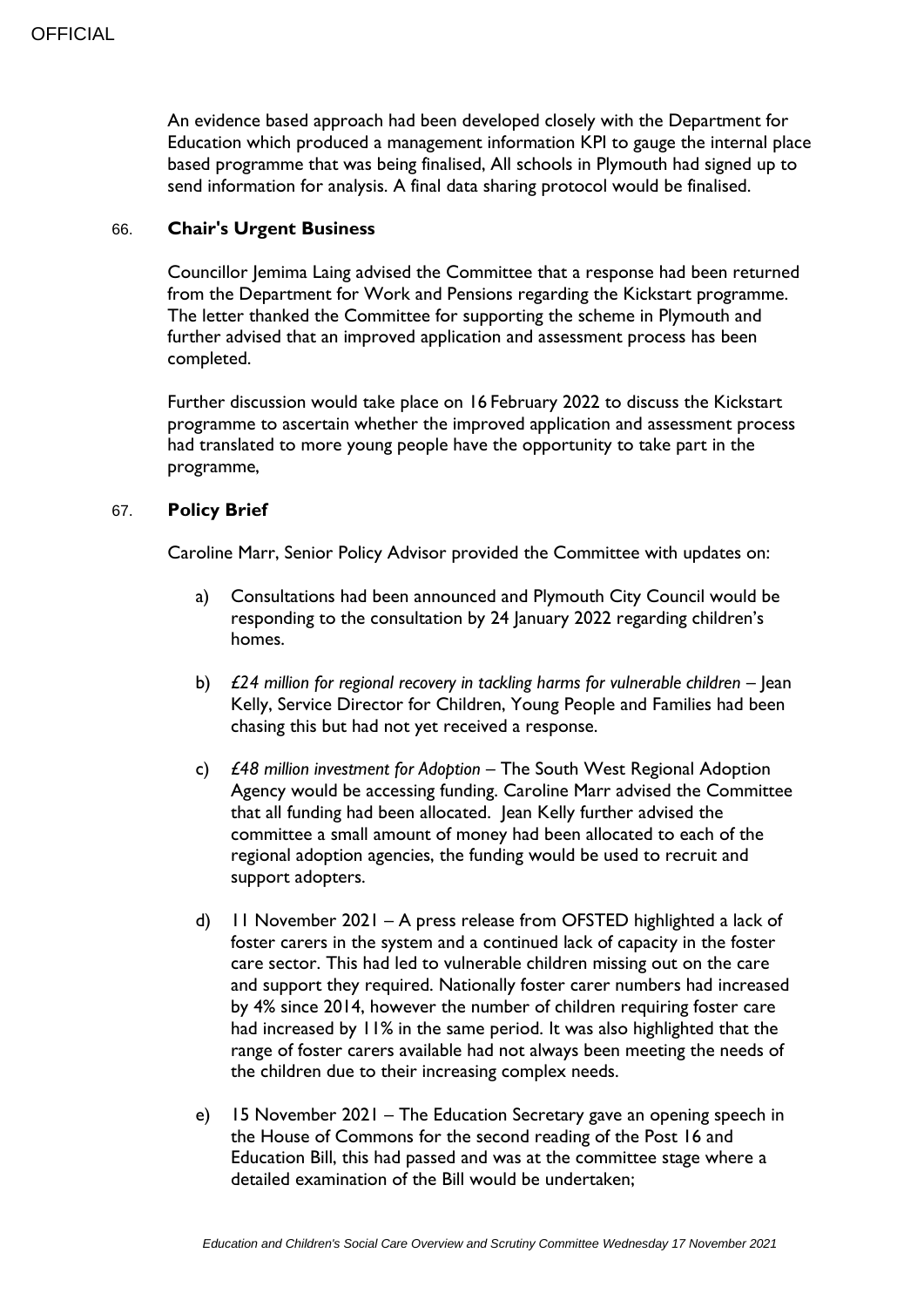- f) 16 November 2021 The Department for Education had provided a press release regarding anti-bullying. It stated that further support for schools in England would be given to combat bullying, with  $\mathcal L$  million funding provided to five leading organisations to support schools and colleges. It was recognised that the press release did not advise how the funding would be disseminated.
- g) 17 November 2021 A research publication had been released which provided insight as to schools views in relation to the benefits and obstacles of joining an academy trust.

Members discussed:

- a) Plymouth City Council were at an advanced stage in developing a local family hubs offer. The bidding process had been under way and the awarding of the contracts were in process. The additional fund allowed the Council to bid for up to £830,000 to support the transformation of the family hubs initiative. The bid was due to be submitted for 17 December 2021. It was expected that the Council would have the results of the bid by Spring 2022.
- b) *Care leavers and disadvantaged pupils to benefit from £126 million investment in new laptops and tablets.*

Support for training children and young people would be a part of the funding provided. It was recognised that young people would have a skills gap with the use of software on the hardware provided. For Children in Care, Ming Zhang would be able to bring information forward from the Virtual School team which would advise the committee how these children and young people are being supported.

### 68. **Finance Monitoring**

David Northey, Head of Integrated Finance presented this item to members. Members were advised that for Children's Social Care, business as usual had been coming in on budget with additional COVID spend holding at £7.914 million.

Members were advised that a budget preparatory session in relation to the directorates would be held in December.

Members discussed:

- a) Grant funding would cover the additional pressure from COVID-19 which had resulted in the budget for the directorate being nil. It was recognised that the grant funding from government may not continue.
- b) There had been and continued to be additional pressures in relation to the number of children coming into care and their complexity of needs requiring suitable placements, this included a greater use of residential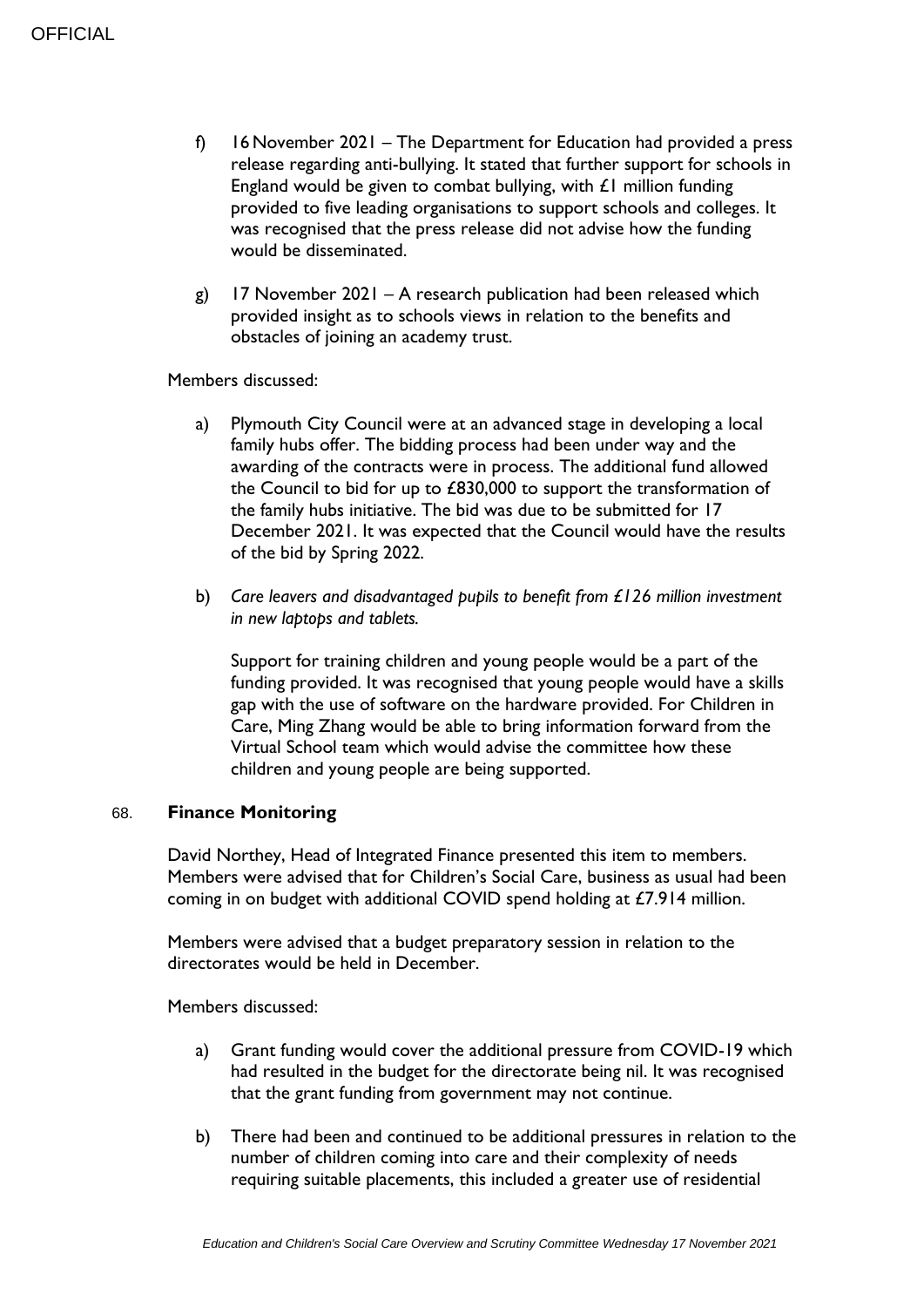placements. Since March 2020 there had been an increase of 16-17% of children in care and the pressures of securing suitable placements for children remained challenging.

- c) Plymouth City Council's modelling of future budget requirements and how the modelling used national figures to translate to a local level for Plymouth. The modelling took into account historical trends and predictions. It was recognised that it would be difficult to forecast for the directorates budget in relation to what impact the cessation of the £20 universal credit uplift would have on families;
- d) Upon the release of new national data this would then be factored into the modelling undertaken by Plymouth City Council for its budget.
- e) The Children, Young People and Families service had been supporting families at earlier points of intervention in order to prevent further escalation of need. Further discussions around the modelling would be brought to the budget preparatory session in December 2021.
- f) Councillors were concerned that the COVID Grants provided by government on a temporary basis would be masking pressures on the budget.

# 69. **COVID Update - Verbal Update** (Verbal Report)

Jean Kelly, Service Director for Children, Young People and Families provided an update for members and highlighted the following key points:

- a) The Children, Young People and Families service continued to work with clear safe systems of work practices and staff were working from home where possible. Midland House was open to professionals and families and the service as a whole had low levels of infection and no one contracted COVID-19 through work.
- b) There had been 504 children in care from data ending 31 October 2021. For data 17 November 2021 this had reduced by 7 to 497 children.
- c) The number of children and young people in residential placements were high, this was due to issues in relation to placement sufficiency locally, regionally and nationally.

Ming Zhang, Service Director for Education, Participation and Skills provided an update to members and highlighted the following key points:

a) COVID-19 infection rates within schools in Plymouth had been higher than the national average but low when compared regionally. Plymouth City Council's Public Health service and the service for Education, worked closely together and met every Monday to share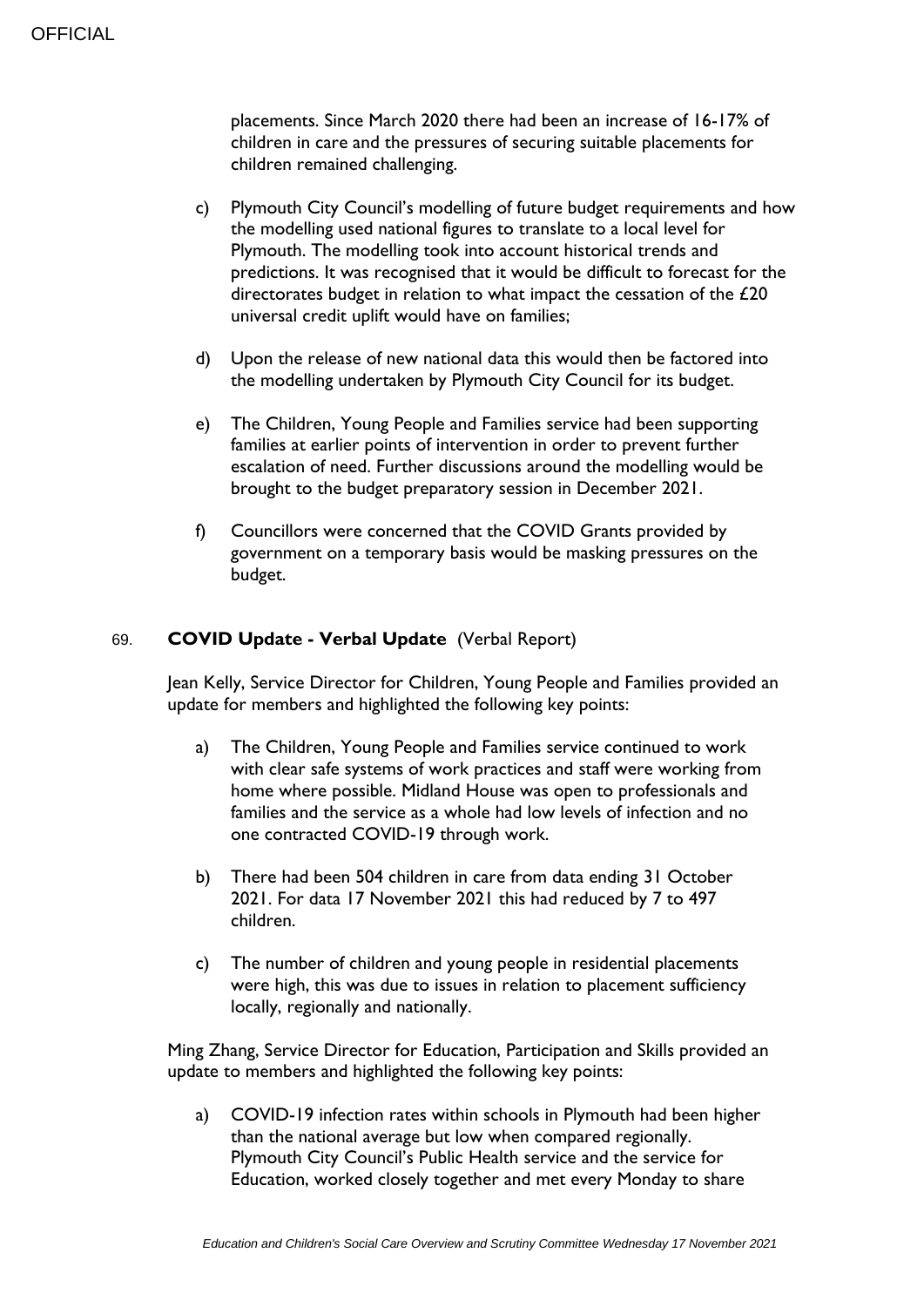information and to decide the best advice to send out to schools in Plymouth. Advice had been given to parents that they needed to exercise more caution and to encourage staff and pupils to wear face coverings where required.

- b) It was recognised that despite the extreme difficulty in managing a higher infection rate there hadn't been a whole school closure.
- c) Staff illness had been a risk factor for schools in Plymouth from COVID-19. A shortage of supply teachers was a national issue. It was welcomed to hear schools in Plymouth had been supporting one another in times of difficulty.
- d) CO2 monitors continued to be delivered to all schools in Plymouth and Health and Safety colleagues continued to contact schools in Plymouth to ensure all schools had received the devices
- e) Future COVID updates would have a submitted written report for the committee.

### 70. **Elective Home Education**

Councillor Downie, Cabinet Member for Education, Skills and Children and Young People introduced the report on Elective Home Education and advised the committee that he was pleased that the Inclusion Strategy Board had been moving to a preventative model which would seek to prevent and reduce the number of inappropriate elective home education undertakings.

Ming Zhang, Service Director for Education, Participation and Skills highlighted the following key points.

- a) During the pandemic, there had been a significant increase in parents electing to home educate their children. Plymouth, although had been a part of the increased trend, had not seen rates as high as the national average.
- b) 375 pupils had been officially registered as home educated at the end of the previous academic year. Previous to that, 369 pupils had been registered as home educated with pre-pandemic levels at 342 pupils.
- c) Plymouth had a high number of vulnerable children that were home educated and known to Plymouth City Council's Children's Social Care, where there had been either Child in Need or Child Protection concerns.
- d) 65% of those Children and young people had an EHCP. The Council planned to move to an earlier intervention model that would enable an earlier professional view as to whether the elective home education request was appropriate.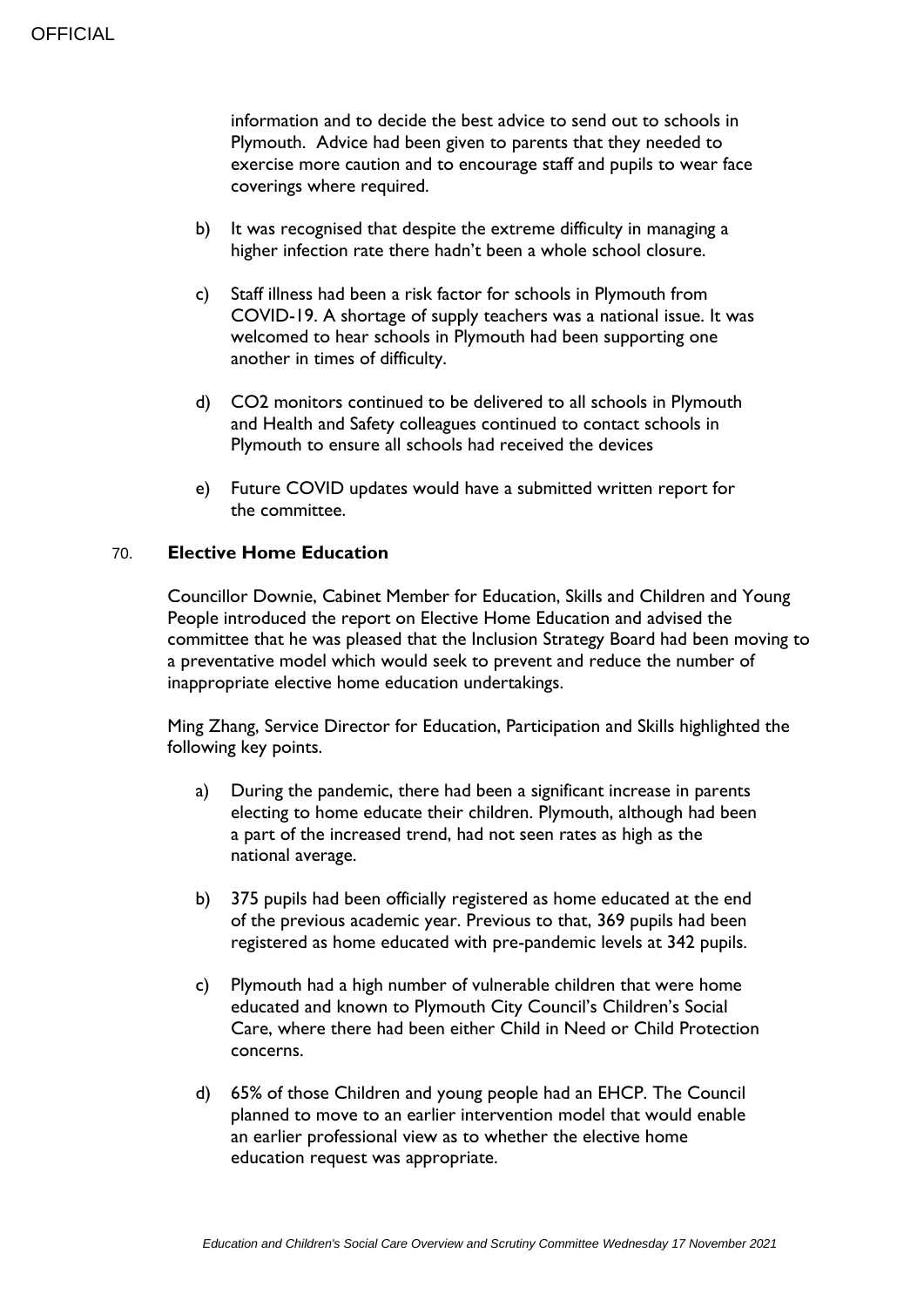Members discussed:

- a) A further report would be submitted from Ming Zhang on analysis of the decision making of schools as to why pupils became home educated and why the proportion was higher in a small number of schools.
- b) Home educated students were not required to follow national curriculum as stated by the government's guidance. Whether an arrangement had been suitable or not would be based on a qualified teachers professional judgement.
- c) There had been no clear evidence to suggest schools were encouraging students to become home educated. Ming Zhang would look into the concerns raised by members of the committee and present findings at another committee date.
- d) Ming Zhang would also include in the analysis of the data, reasons as to why a high proportion of young people electively home educated were in the Year 11 cohort, this had concerned councillors due to the GCSE period.
- e) Councillors further requested information on whether those home educated young people were being linked in with the Kickstart programme or other alternative apprenticeship schemes.

# 71. **Inclusion Strategy Board**

Ming Zhang, Service Director for Education, Skills and Participation introduced the report to the committee.

Members discussed:

- a) A scorecard had been worked on and would be available in one month. This would aid democratic scrutiny in the future.
- b) Secondment opportunities continued to see an uptake from staff which represented good buy-in in relation to the strategic direction.
- c) As a city permanent exclusions in primary schools continued. A nurture provision had been created by Discovery Trust, specifically at the Edison Centre. An injection of investment into this would see the offer open up to all schools in the city at a reduced cost. The aim of the initiative had been to reduce exclusions and return children back to their original settings at an earlier point of intervention.

# 72. **REACH Academy - Verbal Report** (Verbal Report)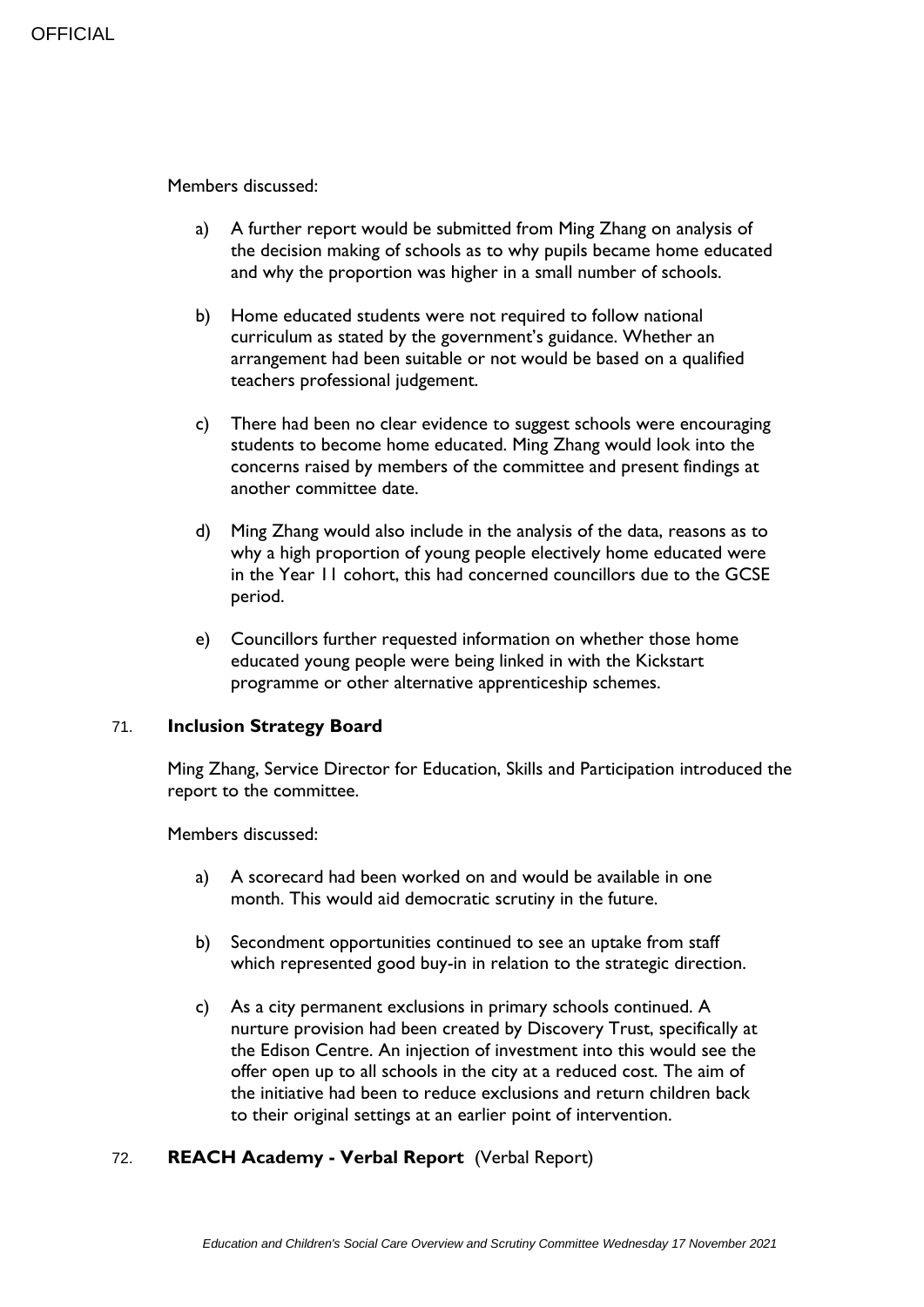Dean Ashton, Chief Executive for REACH South Academy Trust presented this report to the committee and highlighted the following key points:

- a) REACH was a multi academy trust that had been founded in 2016. Plymouth had become the heart of REACH South and since then the Trust had set up 14 academies with 10 in Plymouth. Of those 10 academies, 8 were Primary schools, 7 in Devonport and the other being Goosewell Primary Academy. The Trust also operated UTC Plymouth and Millbay Academy.
- b) There were 12 trustees on the board, all of whom had been successful in their own worlds and came from a range of backgrounds.
- c) It had not been uncommon to create a collaboration between two schools. Millbay Academy and High Street primary school had collaborated to increase capacity and improve the quality of leadership.
- d) Millbay Academy and High Street Primary school had been geographically close. Millbay joined the trust due to OFSTED ruling that the school had been in unusually deep special measures for quality of education and various other qualities that would be expected of a school. The school had been on a transformational journey which had included the integration of a high quality leadership team who had significant experience in turning schools around. The Trust had also implemented a different form of Governance which focussed on school improvement.
- e) Millbay Academy pupil numbers had dropped since joining the trust due to parents electing to send their children to an alternative school due to the poor Ofsted reviews from 2019. Parents had also exercised their right to take their children elsewhere due to disagreement with the Ofsted findings and subsequent decision to join the trust.
- f) High Street Primary Academy's pupil numbers remained stable at 119 including nursery, however the school had been recognised as being half full with full capacity being 210, and this created capacity issues at the school.
- g) The Trust therefore brought the two schools together in order to embed a high quality leadership team and a governance structure focussed on school improvement. This decision had also been implemented to rationalise costs of management and the back office, this would focus resourcing of high quality teaching in the primary phase.
- h) The Trust had been working with Government on a significant capital investment into Millbay Academy which equated to £4-6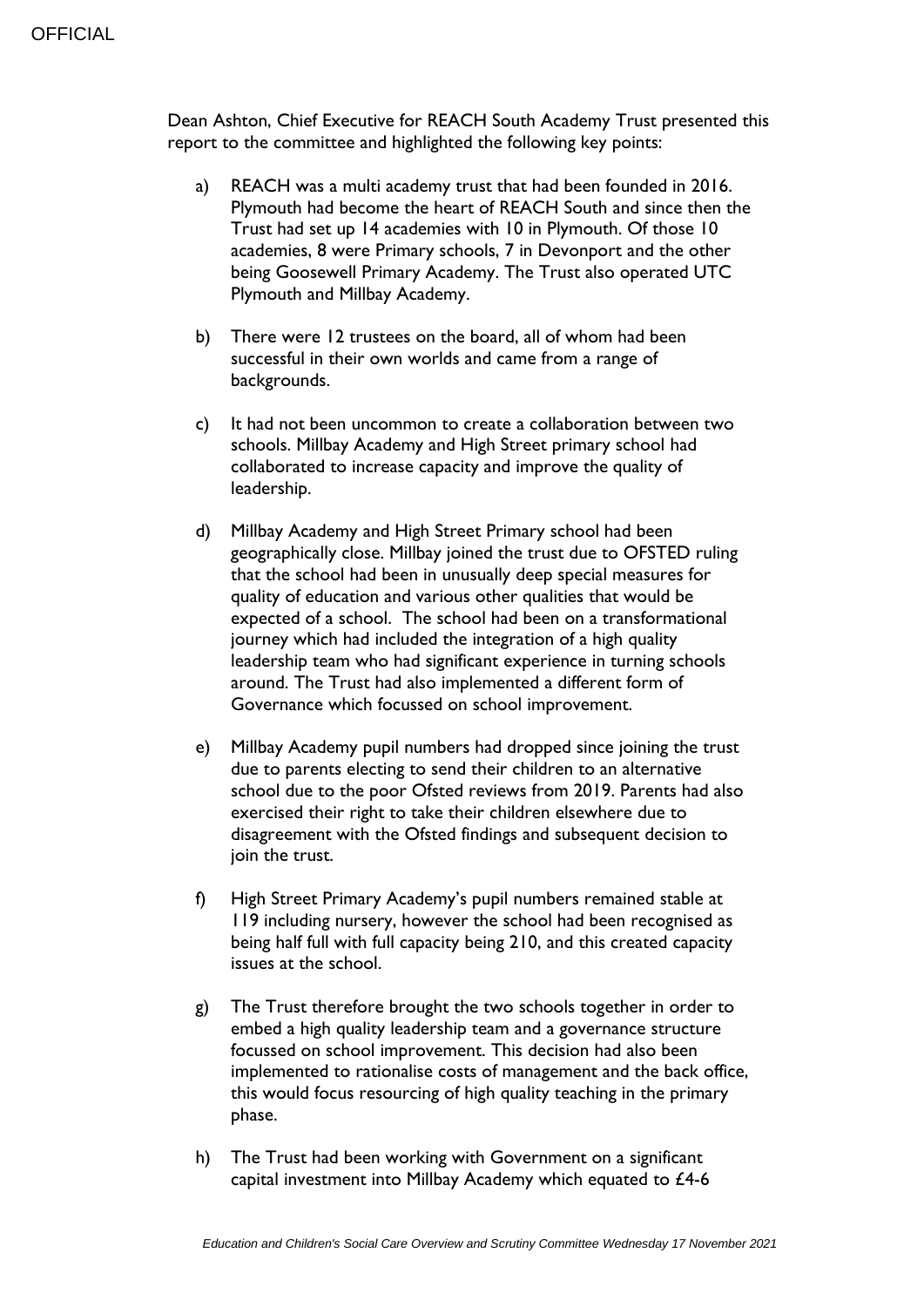million. It was determined by the trust that although the building looked nice aesthetically from the outside, it did not operate how a school should with the open plan nature of the building not providing an area for focussed and effective learning. The long term vision would be to merge both schools together.

Members discussed:

- a) The consultation process between parents and the community as a whole to move students from High Street Primary Academy to Millbay Academy and vice versa.
- b) It was clarified that the leadership team consulted with parents around the plans for both schools. It was recognised that not all parents had been satisfied with the decisions, but the Trust had done their best to consult parents where they could. The Trust continued to evaluate whether the new arrangements were working.
- c) It was confirmed that there were no parents on the intervention board, however the intervention board would be time limited with the task of turning the school around from a deep special measure school into a school that would be fit for purpose. When those time limits had been reached, the board would then revert to a normal governing body where two parents would be elected. The timescale for Millbay and High street would be to achieve that by September 2022. Parental election would take place in summer 2022. The Trust Board would take a decision in Easter 2022 as to whether the school should return to a local governing body.
- d) The Curriculum at Millbay Academy had been unlawful, the law required that there would be a broad and balanced curriculum including Maths, English and Science; Millbay Academy made Science optional which had resulted in a dysfunctional curriculum. Since the Trusts involvement this has been resolved however many parents were unhappy with the decision to reinstate Science as a mandatory subject and believed that this had gone against the creative ethos of the school.
- e) The behaviour policy had been broken at the school which had resulted in attendance of pupils at school being very poor. The environment for the children and young people had been anarchic with physical capacity issues which had led to children feeling unsafe. Leaders at the school re-established discipline policies and created a consistent and safe environment for every child, attendance rates had subsequently risen. Staff attendance rates had also been low as the environment was not a fun or safe place to work.
- f) An update was provided on the estates on both schools; High Street Primary Academy continued to provide an early years setting; Millbay also had green field access which Millbay completely lacked.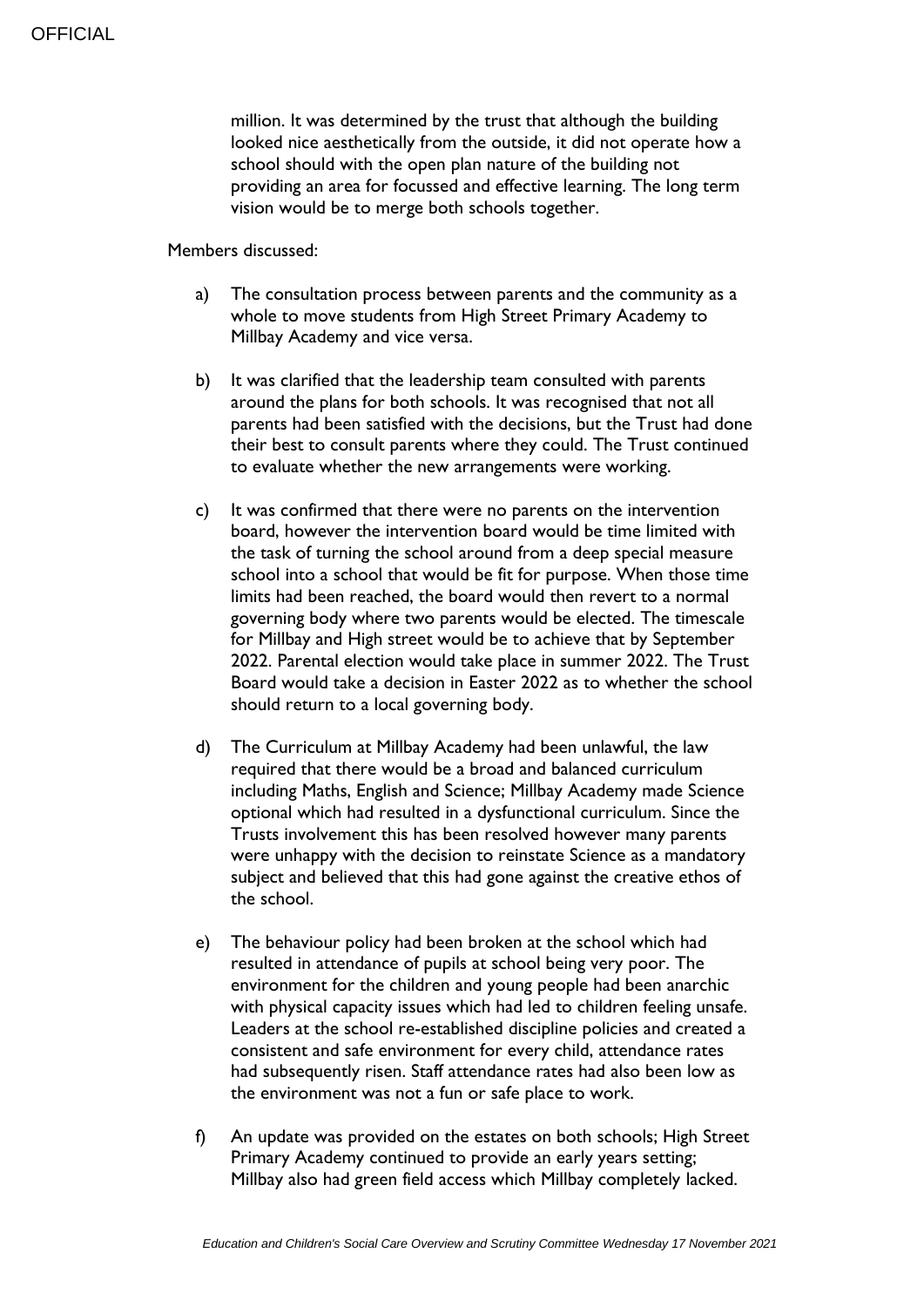- g) The trust had no intention to dispose of the High Street site and if this changed in the future would need Secretary of State approval who would seek recommendations from Plymouth City Council. Dean Ashton clarified that the trust had no plans or intentions to dispose of the High Street site and this has been assessed as a huge asset to the trust.
- h) It was advised that the use of different school uniforms within one setting would cause segregation issues between children and young people.
- i) The Committee thanked Dean Ashton for his attendance at the committee.

### 73. **Young Carers**

Ming Zhang, Service Director for Education, Participation and Skills presented this item to members and highlighted the following key points:

- a) It was acknowledged that it had been important to identify young carer children at the earliest point. This would be key to unlock support that would be available to them and understand their situation in order to try and improve their circumstances;
- b) Plymouth City Council had a very good record of meeting a wide range of diverse needs of its young carers in order to support them.

Members discussed:

- a) Councillor Laing thanked, on behalf of the committee, the young carers in the city who had been shouldering the burden which was recognised as being significant.
- b) Ming Zhang would investigate as to what arrangements were in place for young carers to have respite and report back to the Committee. Young carers had been offered a wide range of support which included giving advice and signposting to the correct agency.
- c) Support had been provided in school for Young carers to support them in their education to try and ensure that they would not fall behind with their studies. Ming advised the committee that schools were committed and flexible in providing support within schools for young carers.
- d) Young Carers assessment and transition assessments would be completed by schools and some agencies, all schools had access to the relevant portal.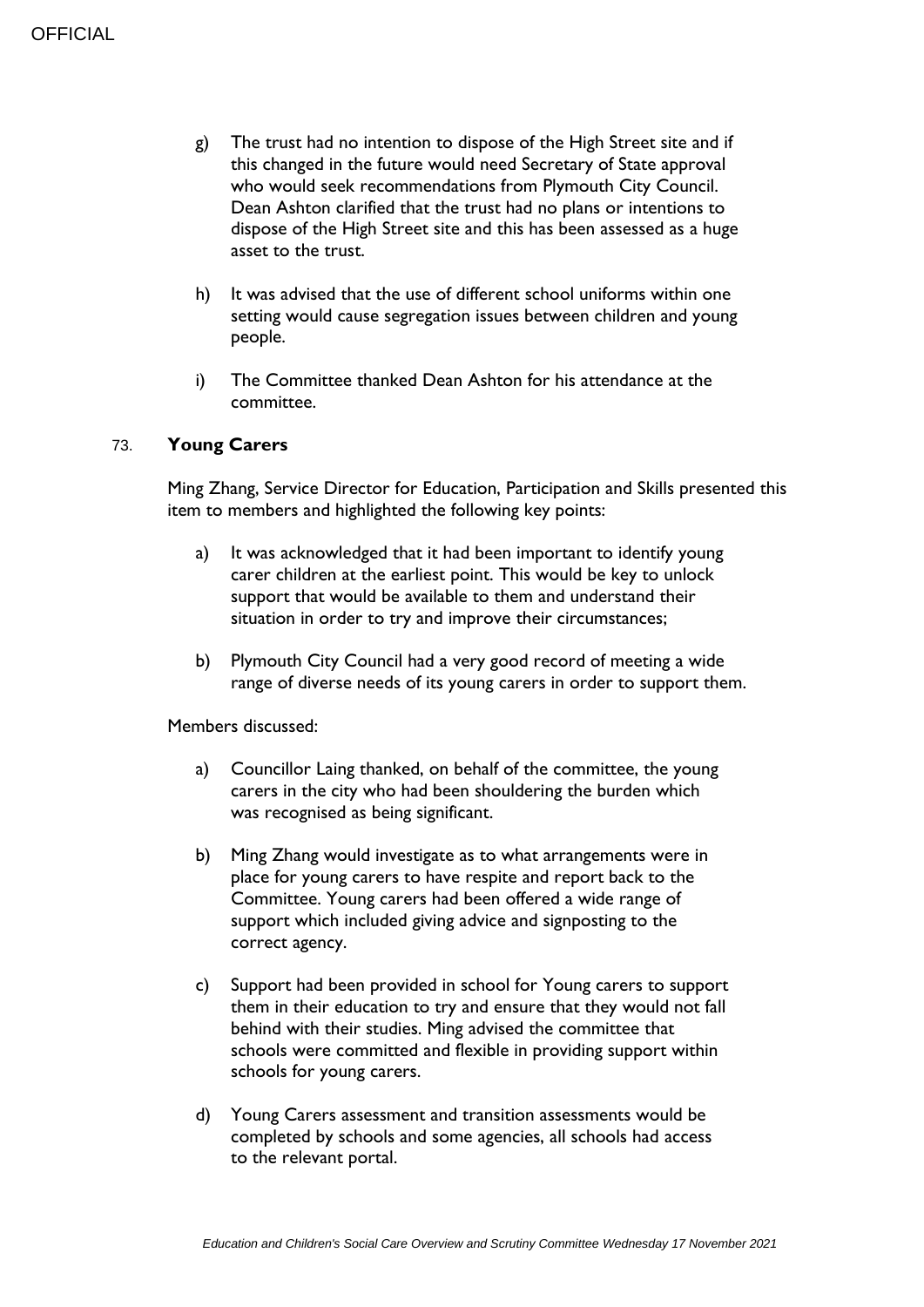e) It was requested that support for young carers in going away on a retreat for a week should be sought to provide respite to young carers.

#### 74. **Innovate**

Jean Kelly, Service Director for Children, Young People and Families presented the report to members and highlighted the following key points:

- a) The contracted Innovate team had continued to provide a social work service to children in the Local Authority that had been subject to Child Protection Plans and were in care proceedings.
- b) The service had experienced challenges in recruiting experienced social work staff to the Children Social Work service. It was recognised that there had been a 25% extra demand in the service for both referrals coming through the referral assessment service as well as children remaining within the service for longer due to the delay in care proceedings or a limited range of community interventions or responses available during difficult periods throughout the pandemic.
- c) The leadership team decided to use a managed team due to usual recruitment efforts not yielding the social work resource required at that time.
- d) Social Work capacity had increased twice in the last year. In October 2020 an additional 8.5 social workers were made permanent. During the summer of 2020 demand for the service had not receded.
- e) The COVID Outbreak management fund had allowed the service to fund the Innovate team and they had been with the Council since August 2020.
- f) The team had a positive impact on morale and caseloads for current staff. It was recognised that plans needed to be in place in preparation for the team exiting the service.
- g) The Children's social work service had seen a 7% vacancy rate which was identified as being lower than many other local authorities.
- h) Work had been on-going with Pertemps to ascertain whether they could provide the number of social workers required to fill vacancies within the teams;
- i) Management had reviewed all caseloads within the service to ensure that families had been receiving the correct level of support. This review had been successful and many families had